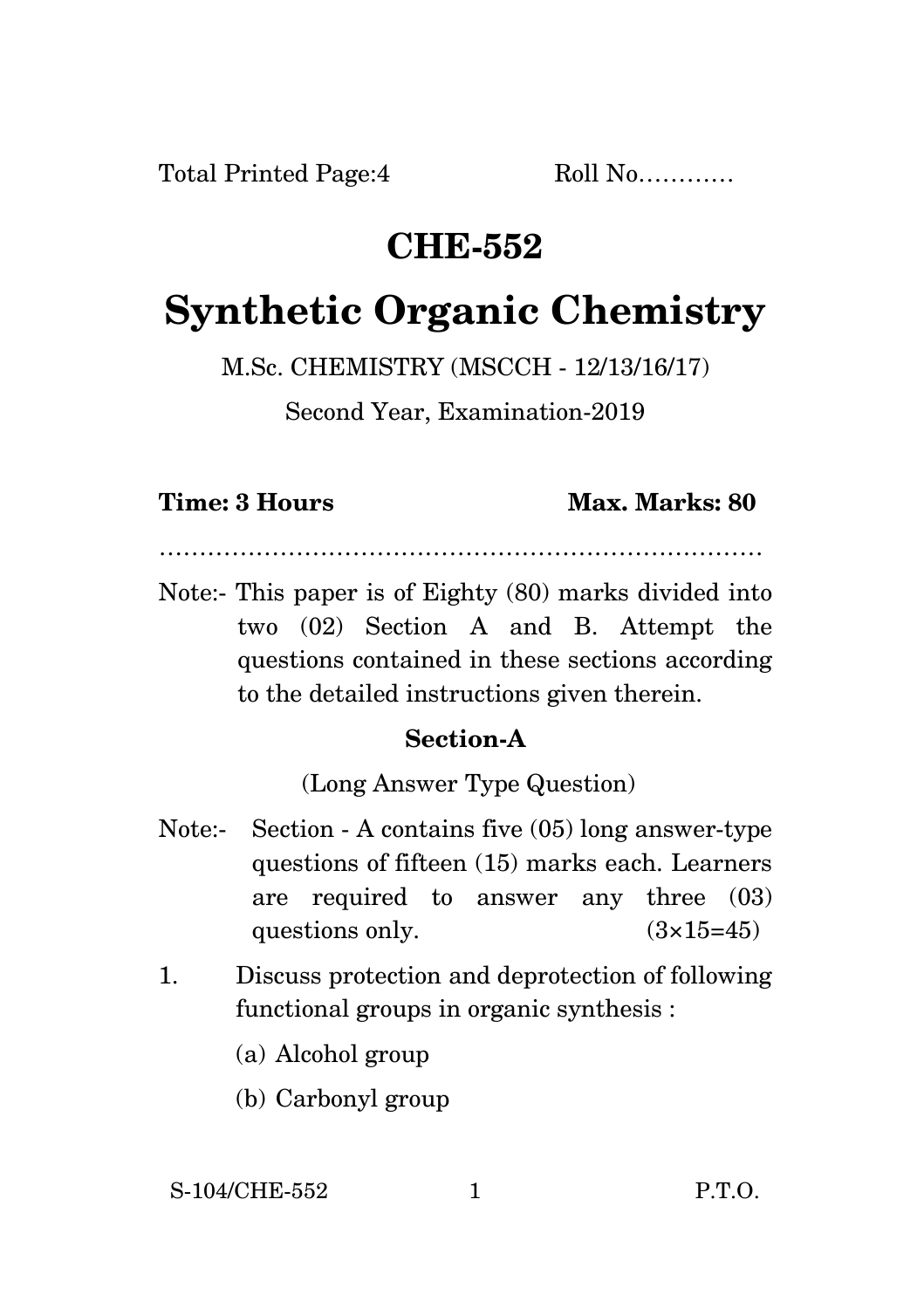- 2. Write notes on following terms of disconnection approach of organic synthesis :
	- (a) Synthons
	- (b) FGI
	- (c) Retrosynthetic analysis
- 3. Write explainatory notes on followings:
	- (a) Knoevenagel condensation
	- (b) Robinson annulation reaction
	- (c) Wilkinson catalyst
- 4. Write detailed notes on followings :
	- (a) Enantiomers
	- (b) Cran rule to predict configuration
	- (c) Homotopic Ligands
- 5. Write retrosynthesis of followings:
	- (a) β Phenyl ethylamine
	- (b) Disparlure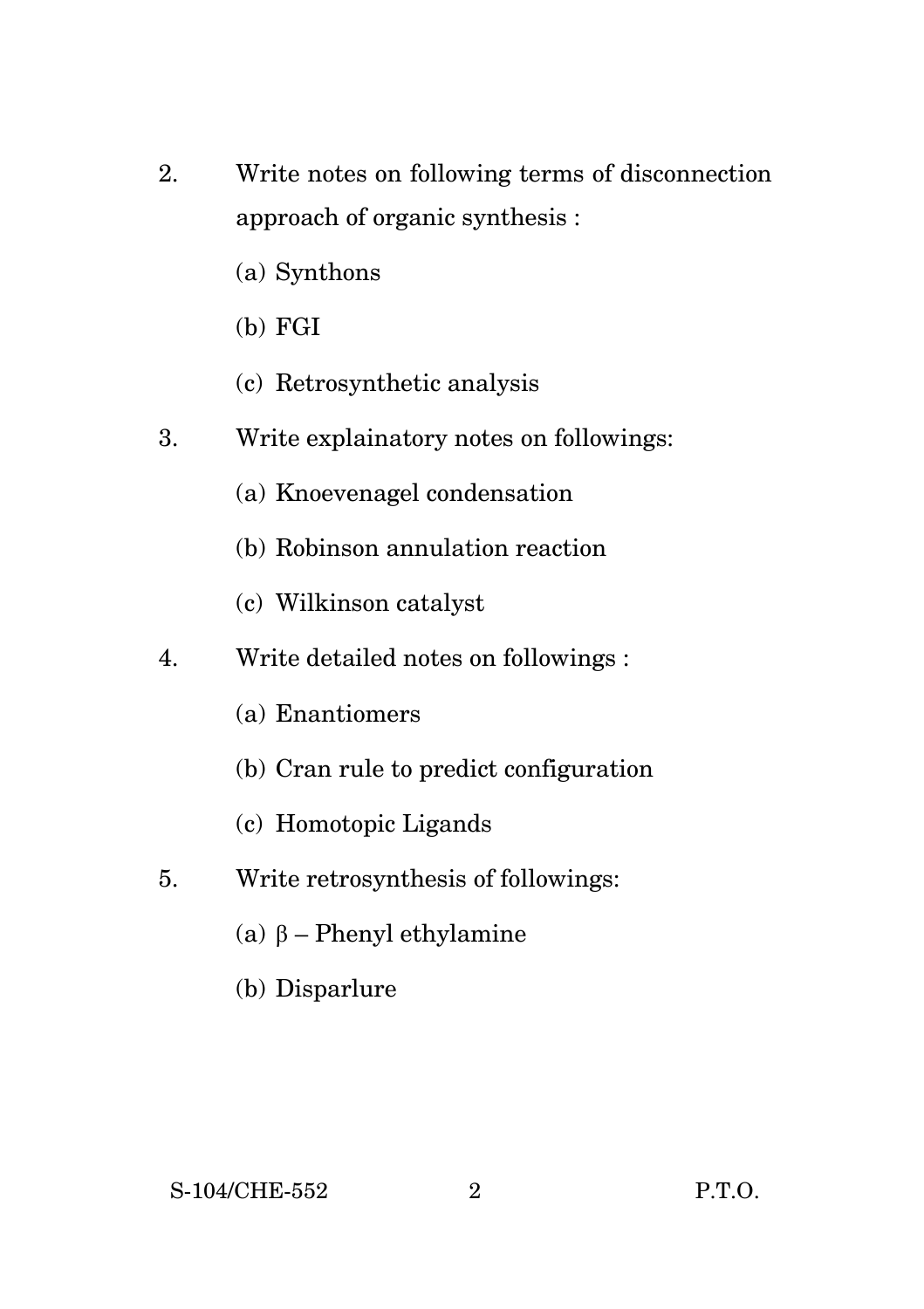#### **Section-B**

(Short Answer Type Question)

- Note:- Section-B contains eight (08) short answer type questions of seven (07) marks each. Learners are required to answer any five (05) questions only.  $(5 \times 7 = 35)$
- 1. What happens when alkene is heated with iodine in presence of silver acetate under anhydrous and hydrous conditions?
- 2. Write note on witting reaction.
- 3. Discuss pyrolysis of carboxyllic erter, xanthates and amine oxides.
- 4. Write explainatory notes on followings :
	- (a) Enantiotopic faces
	- (b) Homomorphic ligands
- 5. Write detailed note on applications of organosilanes.
- 6. Giving suitable examples discuss Diet's Alder reaction and retro diels alder reaction.